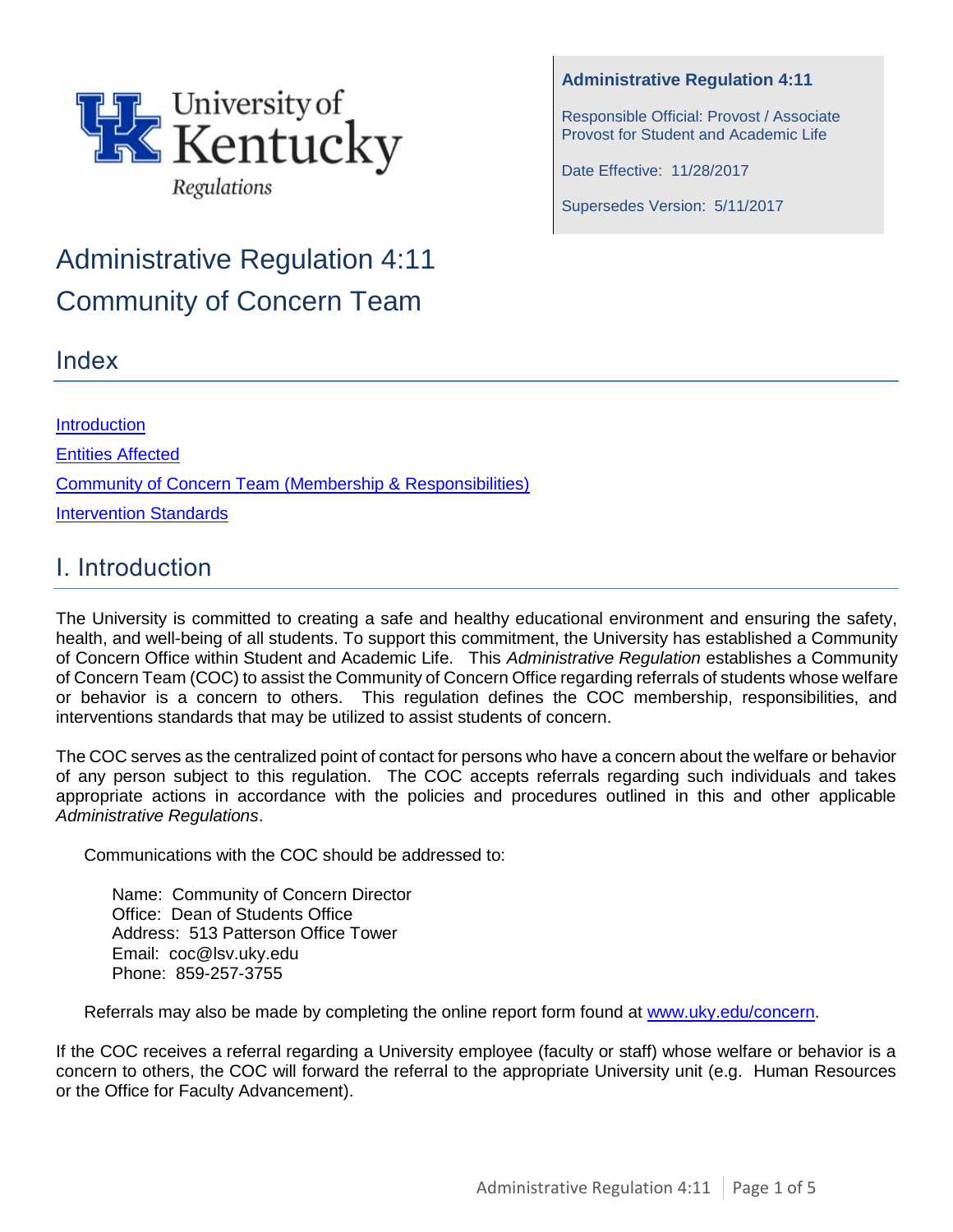# <span id="page-1-0"></span>II. Entities Affected

This *Administrative Regulation* applies to all University of Kentucky students. For purposes of this regulation, "student" means any person who is enrolled at the University and who has not completed a program of study in which he or she is enrolled. Student status continues whether or not the University's academic programs are in session. Student status includes those taking courses for credit or non-credit at the University, either full-time or part-time, while pursuing undergraduate, graduate, or professional studies. Persons who are living in University housing, although not enrolled at the University, are also subject to this regulation.

### <span id="page-1-1"></span>III. Community of Concern Team - Composition and Responsibilities

- A. Composition
	- 1. The COC is appointed by the Associate Provost for Student and Academic Life (APSAL) and reports to the Dean of Students.
	- 2. The COC is comprised of individuals from the faculty and staff who have demonstrated professional expertise, experience, or interest in student wellness and success. COC membership should include, at minimum, representatives from the following areas:
		- University Counseling Center
		- University Health Services
		- Disability Resource Center
		- Office of Student Conduct
		- Office of Legal Counsel
		- University of Kentucky Police Department
		- Academic Ombud
	- 3. The Community of Concern Office Director is the *ex officio* Chair of the COC.
	- 4. COC members have staggered three-year (3-year) appointments and may be reappointed.
- B. Responsibilities
	- 1. Accepting referrals of students whose welfare or behavior is a concern to others and taking appropriate action by referring students to the resources that can provide the support and assistance needed to safely maintain a successful relationship with the University;
	- 2. Proposing a plan of action to support a student's wellness and success through a structured intervention plan;
	- 3. Providing training and education to the University community regarding student safety, health, and welfare;
	- 4. Communicating with Colleges / Deans regarding specific students who may be eligible for voluntary withdrawals;
	- 5. Initiating involuntary medical withdrawal for students in accordance with *Administrative Regulation 4:12, Student Involuntary Medical Withdrawal;*
	- 6. Determining re-enrollment conditions for students who is required to take an involuntary medical withdrawal;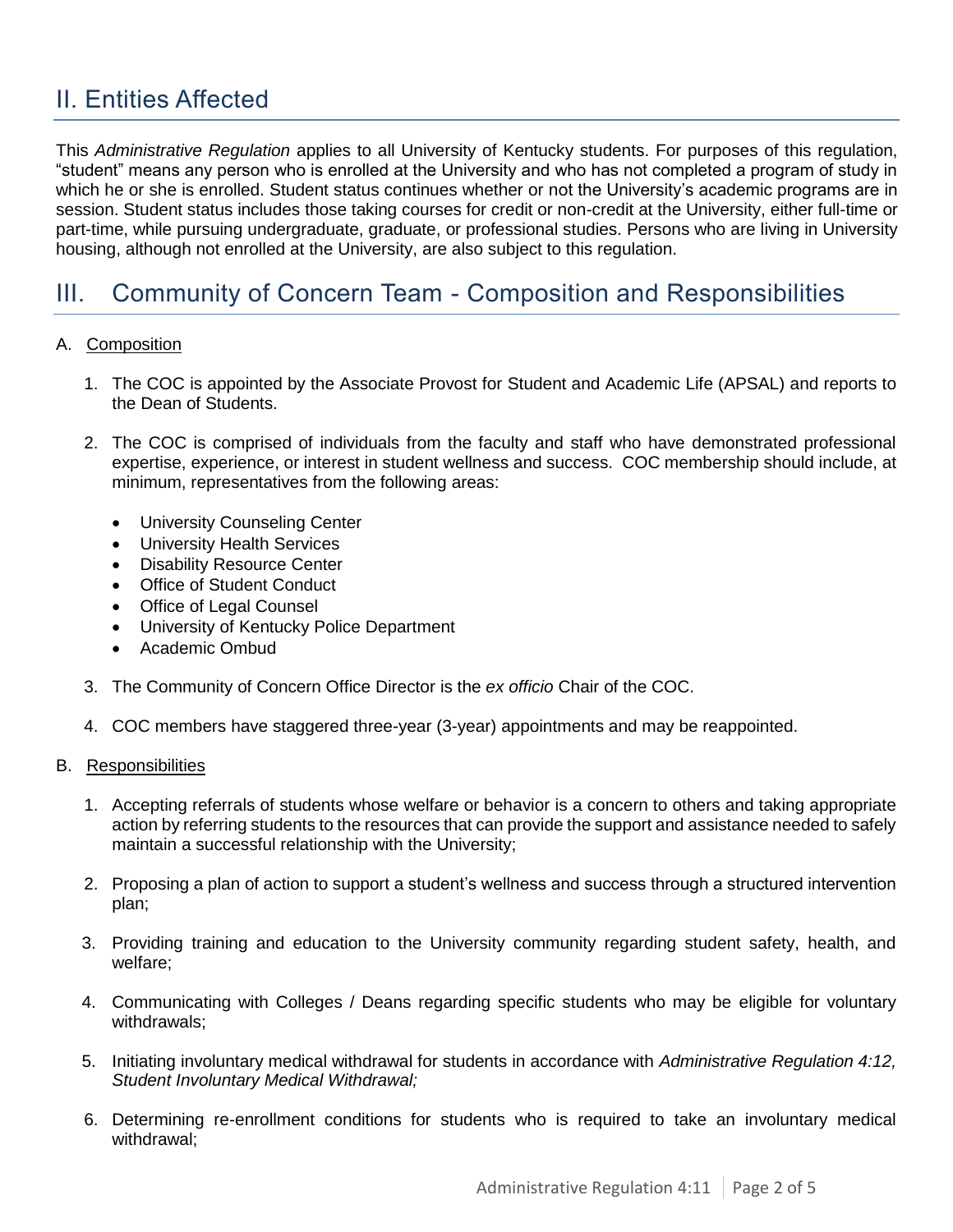- 7. Evaluating and making determinations on Involuntary Medical Withdrawal of Absence Re-Enrollment Applications in accordance with Administrative Regulation 4:12, Student Involuntary Medical Withdrawal;
- 8. Maintaining confidentiality of student information and records to the extent allowed or required by state or federal law.

### <span id="page-2-0"></span>IV. Intervention Standards

The COC strives to address in a proactive and positive manner issues of concern involving student members of the university community by utilizing a variety of intervention options. The COC will endeavor to propose a plan of action or intervention that supports a student's success through the least restrictive and disruptive interventions possible, based on the available information. Possible intervention actions include, but are not limited to:

#### A. Structured Intervention Plans

#### 1. COC Responsibilities

The COC may propose a plan of action to support a student's wellness and success through a structured intervention plan. The COC may propose a variety of structured intervention plans based on the needs of the individual student and the availability of the University resources to support such needs. The purpose of a structured intervention plan is to provide a student with specific, defined, action steps and behavioral expectations that will optimize their chances of success and their personal well-being without imposing an undue hardship on the University or placing any individual in the University community, including the affected student or other students, at risk of harm.

#### 2. Student Responsibilities

- a) It is the sole responsibility of the student to follow the structured intervention plan and comply with all of its terms and conditions. These conditions may include, but are not limited to, seeking medical care, following their healthcare provider recommendations, and accurate reporting of their physical and psychological conditions to their healthcare provider(s).
- b) The COC may follow-up with a student who has a structured intervention plan as needed and at the discretion of the COC. COC intervention does not absolve a student of his or her personal responsibility. Failure of a student to follow the structured intervention plan and/or modify the behavior of concern may subject the student to further intervention from the COC up to an involuntary medical withdrawal or referral to the Office of Student Conduct.
- c) Diagnosis of a medical or psychological condition, or participation in medical or behavioral health intervention with a licensed healthcare provider, does not absolve the student from the responsibility of behaving in a manner that is consistent with University policy.

#### B. Release of Information from Healthcare Providers

The COC may request that a student provide a signed release of information to permit the University to contact the student's healthcare providers. The purpose of the release is to allow the COC to consult the healthcare providers, obtain information about recommended treatment interventions, and to develop a plan of action that can help reduce the concerning behaviors and support the student's well-being and success.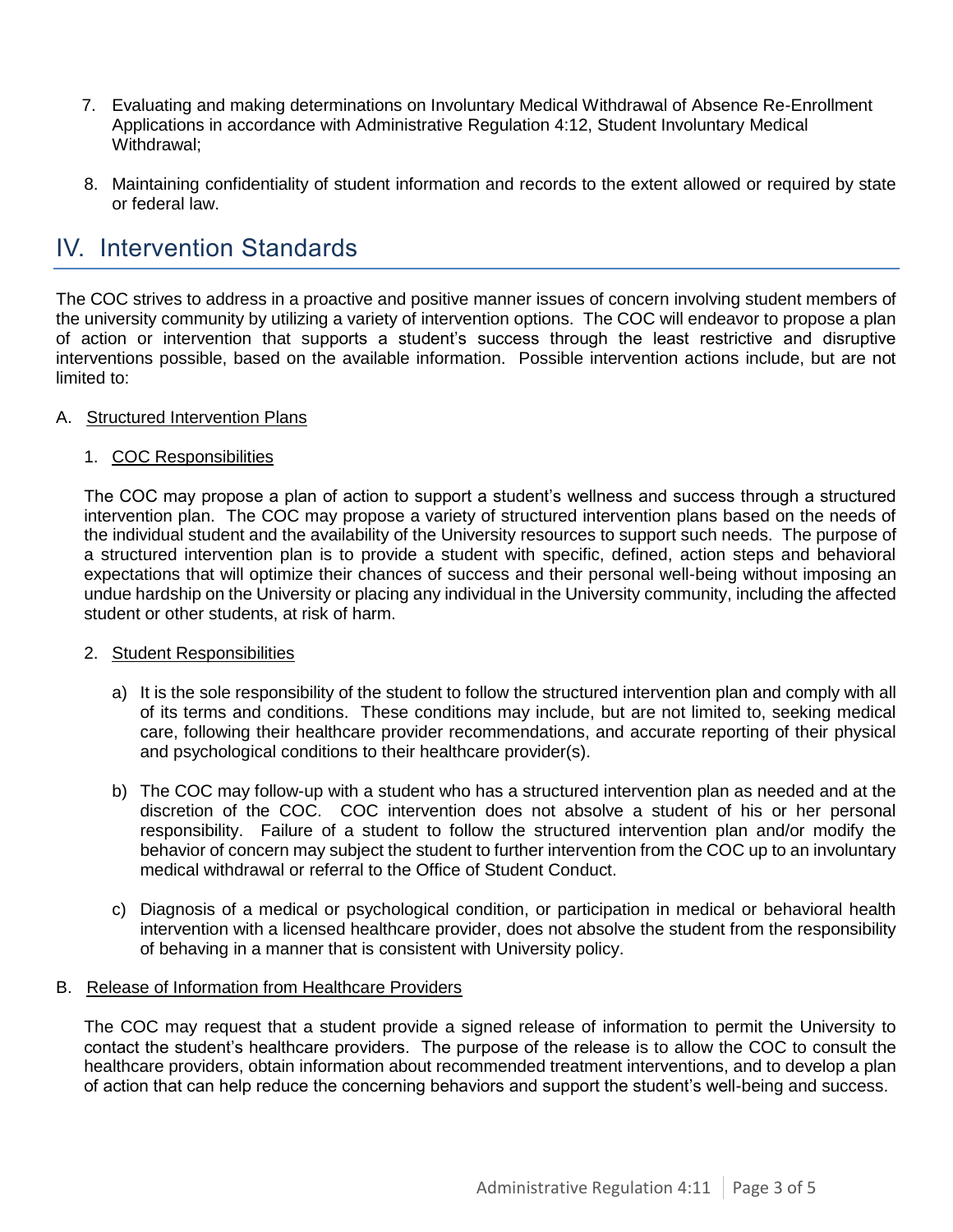#### C. Parental/Family Notification

In the event that the COC identifies a health or safety emergency, the COC may decide to initiate a limited parental notification or consultation absent a Family Educational Rights and Privacy Act (FERPA) release form per FERPA Part 99.36 which states,

"An educational agency or institution may disclose personally identifiable information from an education record to appropriate parties, including parents of an eligible student, in connection with an emergency if knowledge of the information is necessary to protect the health or safety of the student or other individuals. Including in the education records of a student appropriate information concerning disciplinary action taken against the student for conduct that posed a significant risk to the safety or well-being of that student, other students, or other members of the school community."

This communication is limited and is only initiated if the COC determines that a student's condition has reached an emergency level. Contact with the parents/guardians/ or other designed emergency contact may be made by any member of the COC Team, Dean of Student's staff, or anyone else designated by the Associate Provost for Student and Academic Life.

#### D. Referral to Appropriate Resources

The COC may refer students to on-campus resources that directly support the physical and psychological needs of students, including the University Health Service, the Counseling Center, and the Disability Resource Center. However, there are circumstances when, due to limitations, on-campus resources may not offer the services necessary to best support a student based on the type of physical or psychological assistance the student requires. In these circumstances, the student may be referred to off-campus agencies and service providers.

#### E. Involuntary Medical Withdrawal

The COC may implement an involuntary medical withdrawal for a student who requires services beyond those available through University resources or who refuses to accept healthcare provider recommended treatment. (See *Administrative Regulation 4:12, Student Involuntary Medical Withdrawal*, for policies and procedures related to involuntary medical withdrawal and returning to class after the withdrawal.)

#### F. Voluntary Withdrawal and other Options

The COC may recommend, or discuss with the student, the option of voluntary withdrawal. A student seeking to voluntarily withdraw for medical or non-medical related reasons must utilize the withdrawal processes established in the University Senate Rules. In accordance with the University Senate Rules, and depending on the University calendar designations for withdrawal deadlines, a student may unilaterally withdraw or contact the dean of their college to request a voluntary withdrawal. (See *Senate Rule 5.1.8* for policies and procedures related to voluntary withdrawal.)

### References and Related Materials

Family Educational Rights and Privacy Act (FERPA), Part 99.36

AR 4:12, Student Involuntary Medical Withdrawal

University Senate Rule 5.1.8

University Senate Rule 5.2.4.2.